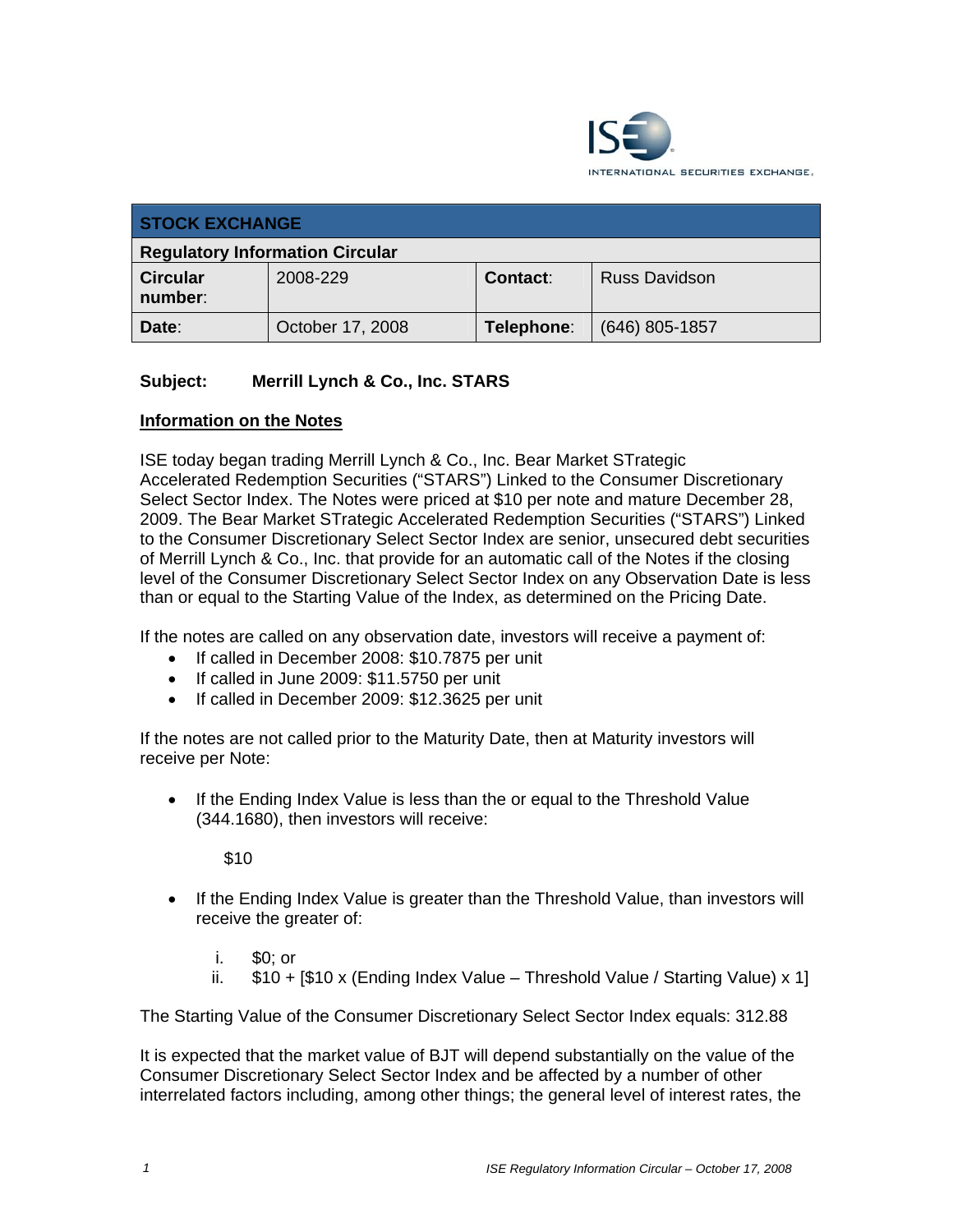volatility of the Index, the time remaining to maturity, the dividend yields of the stocks comprising the Index, and the credit ratings of the Issuer.

Contact your Tax Advisor for information concerning taxation.

Trading in the shares on ISE is on a UTP basis and is subject to ISE equity trading rules. The shares will trade from 9:00 a.m. until 4:00 p.m. Eastern Time. Equity Electronic Access Members ("Equity EAMs") trading the shares during the Pre-Market Session are exposed to the risk of the lack of the calculation or dissemination of underlying index value or intraday indicative value ("IIV"). For certain derivative securities products, an updated underlying index value or IIV may not be calculated or publicly disseminated in the Pre-Market hours. Since the underlying index value and IIV are not calculated or widely disseminated during Pre-Market hours, an investor who is unable to calculate implied values for certain derivative securities products during Pre-Market hours may be at a disadvantage to market professionals.

Equity EAMs also should review NASD Notice to Members 03-71 for guidance on trading these products. The Notice reminds members of their obligations to: (1) conduct adequate due diligence to understand the features of the product; (2) perform a reasonable-basis suitability analysis; (3) perform customer-specific suitability analysis in connection with any recommended transactions; (4) provide a balanced disclosure of both the risks and rewards associated with the particular product, especially when selling to retail investors; (5) implement appropriate internal controls; and (6) train registered persons regarding the features, risk and suitability of these products.

**This Regulatory Information Circular is not a statutory Prospectus. Equity EAMs should consult the Trust's Registration Statement, SAI, Prospectus and the Fund's website for relevant information.**